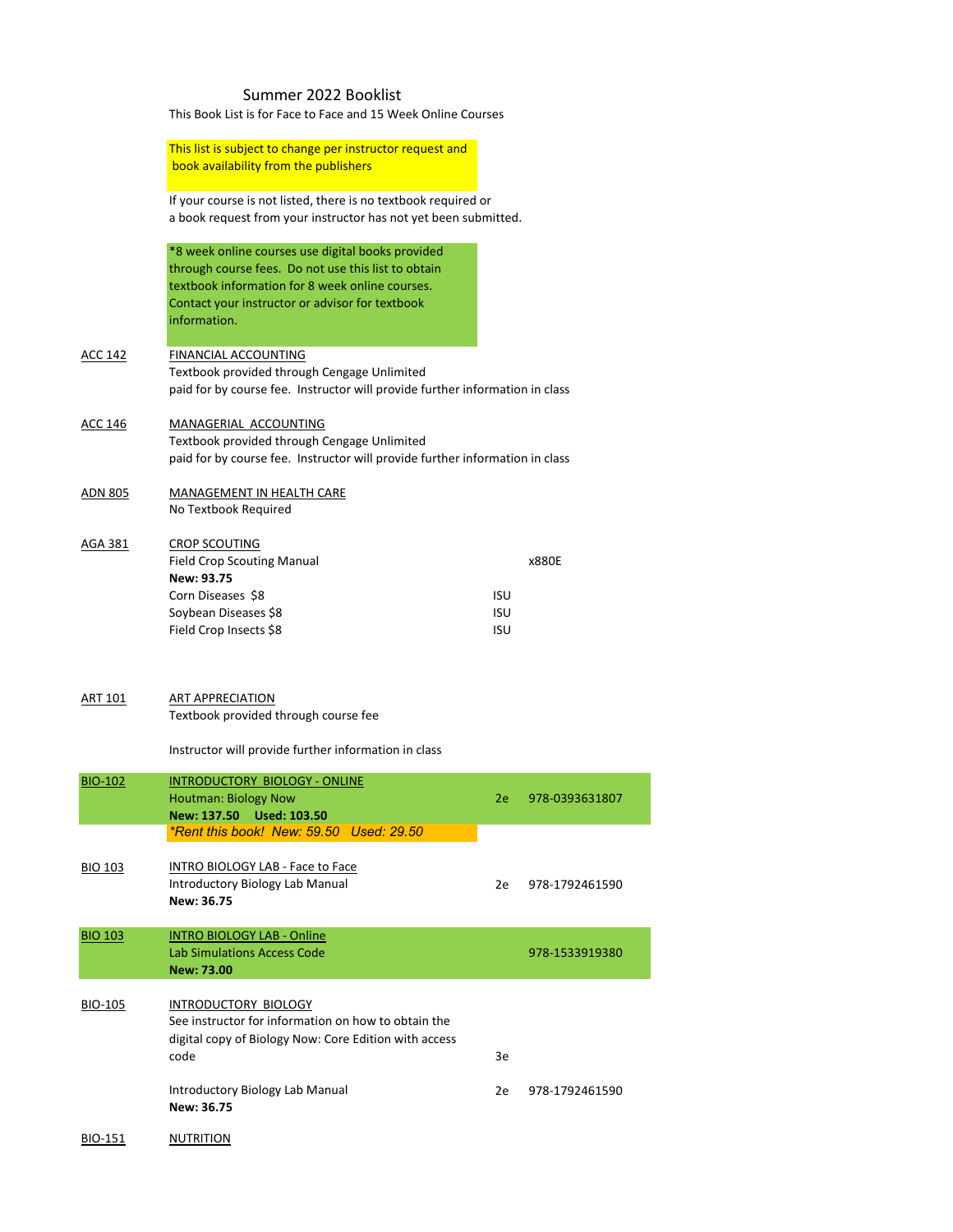| Byrd-Bredbenner: Wardlaw's Perspectives in Nutrition<br>w/connect access code                  |  | 978-126-6359941 | (loose leaf text with printed access code) |  |  |
|------------------------------------------------------------------------------------------------|--|-----------------|--------------------------------------------|--|--|
| New: 145.00 Used: 40.00 (does not include code)<br>*Schwendemann section does not require code |  | 978-1260788594  | (loose leaf text only)                     |  |  |

| <b>BIO-168</b> | HUMAN ANAT. & PHYSIOLOGY I - Face to Face<br><b>Martin: Lab Manual</b><br>New: 75.00                                                                                                                                                                             | 4e | 978-1266523618 |
|----------------|------------------------------------------------------------------------------------------------------------------------------------------------------------------------------------------------------------------------------------------------------------------|----|----------------|
|                | Main textbook provided digitally through course fees.<br>A printed option is highly recommended by the<br>instructor and is available for purchase.<br><b>OPTIONAL-Shier: Hole's Human Anatomy &amp; Physiology</b><br>Vol 1<br><b>Used: 25.00</b><br>New: 32.00 | 16 | 978-1307679991 |
| <b>BIO-168</b> | <b>HUMAN ANAT. &amp; PHYSIOLOGY I-Online</b>                                                                                                                                                                                                                     |    |                |

| DIO-TOO        | <b>TURNAIN ANATE &amp; FITISIOLOGI T-UTITUE</b>                                                                                                                                                                                            |    |                |
|----------------|--------------------------------------------------------------------------------------------------------------------------------------------------------------------------------------------------------------------------------------------|----|----------------|
|                | Broyles: Workbook to Accompany A&P Revealed 4.0<br>New: 52.50 Used: 39.50                                                                                                                                                                  | 3e | 978-1264240487 |
| <b>BIO 173</b> | HUMAN ANAT. & PHYSIOLOGY - face to face<br>Martin: Lab Manual<br>New: 75.00                                                                                                                                                                | 4e | 978-1266523618 |
|                | Main textbook provided digitally through course fees.<br>A printed option is highly recommended by the<br>instructor and is available for purchase.<br>OPTIONAL-Shier: Hole's Human Anatomy & Physiology<br>Vol <sub>2</sub><br>New: 32.00 | 16 | 9781307679984  |
| <b>BIO-173</b> | HUMAN ANAT. & PHYSIOLOGY 2 -Online                                                                                                                                                                                                         |    |                |

| Broyles: Workbook to Accompany A&P Revealed 4.0 | 3e 978-1264240487 |
|-------------------------------------------------|-------------------|
| ------------                                    |                   |

# BIO 186 MICROBIOLOGY

Cowan: Microbiology, A Systems Approach w/ Connect Access Code 6e 978-1264079810 **New: 150.90** Leboffe: Microbiology: Laboratory Theory & tom brief 978-161-731-8474 Application **New: 67.45**

**\*lab manual only required for face to face/virtual sections. Online section does NOT use lab manual.**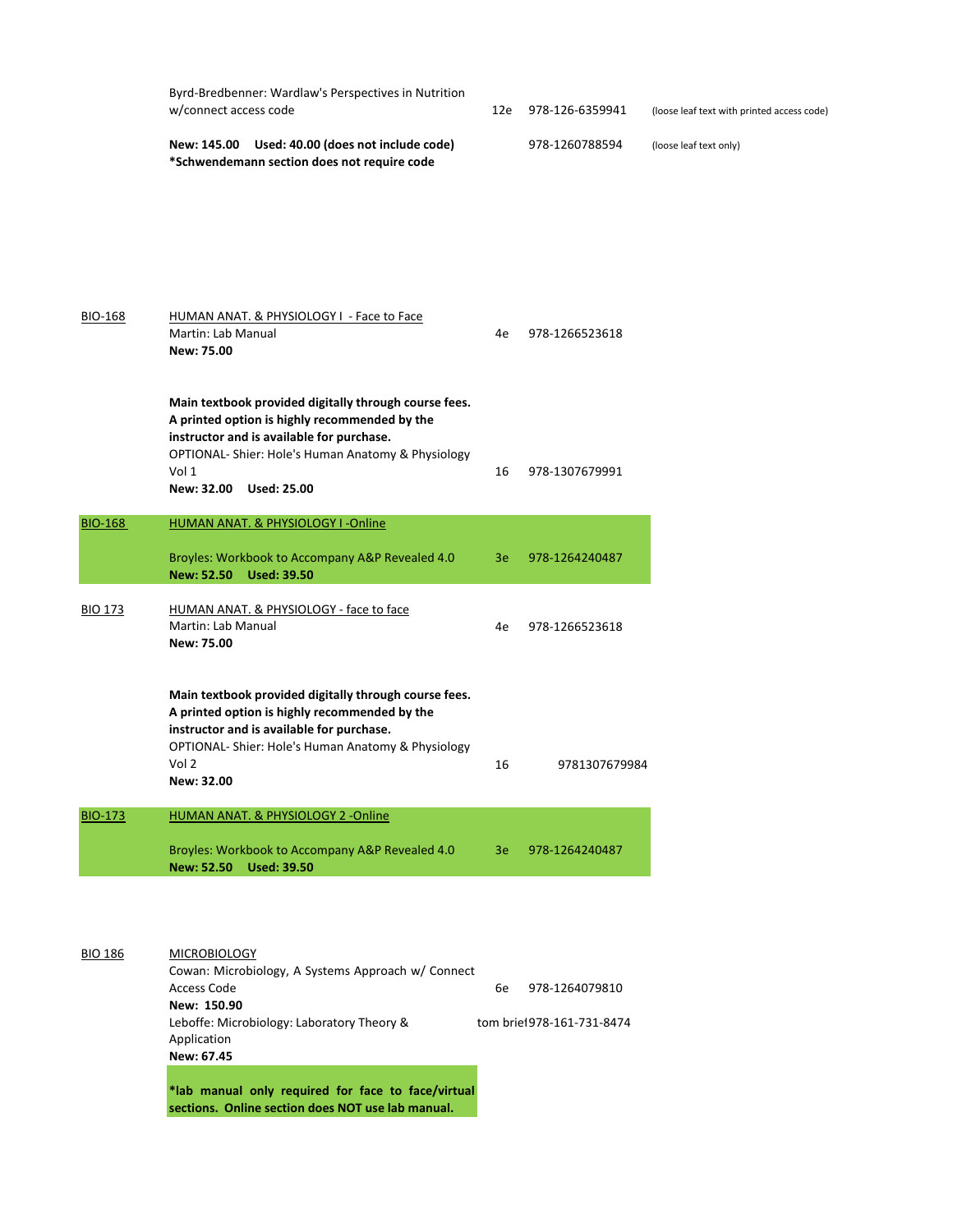| <b>BUS 102</b> | <b>INTRODUCTION TO BUSINESS</b><br>Textbook provided through McGraw Hill Inclusive<br><b>Access</b><br>paid for by course fee. Instructor will provide further<br>information in class |    |                 |
|----------------|----------------------------------------------------------------------------------------------------------------------------------------------------------------------------------------|----|-----------------|
| <b>CHM-110</b> | INTRODUCTION TO CHEMISTRY<br>Textbook provided through McGraw Hill Inclusive<br><b>Access</b><br>paid for by course fee. Instructor will provide further<br>information in class       |    |                 |
| <b>CHM-111</b> | INTRODUCTION TO CHEMISTRY LAB                                                                                                                                                          |    |                 |
|                | Lab materials provided through McGraw Hill Inclusive<br>Access paid for by course fee. Instructor will provide<br>further information in class                                         |    |                 |
| <b>CHM 130</b> | <b>INTRO TO ORGANIC &amp; BIOCHEMISTRY</b><br>Smith: General, Organic, and Biological Chemistry<br>access code w/ebook<br>New: 95.00                                                   | 5e | 978-1264247905  |
| <b>CHM 131</b> | INTRO TO ORGANIC & BIOCHEMISTRY Lab- ONLINE<br><b>ONLY</b><br><b>Labster Access Code</b><br><b>New: 59.00</b>                                                                          |    |                 |
| CIS 198        | <b>JAVASCRIPTING</b><br>Pollock: JavaScript a Beginner's Guide<br>New: 60.00                                                                                                           | 5e | 978-126-0457681 |
| <b>CIS 332</b> | <b>DATABASES</b><br>Silberschatz: Database System Concepts<br>New:                                                                                                                     | 7e | 978-007-8022159 |
| CLS 150        | LATIN AMERICAN HISTORY AND CULTURE<br>No Textbook Required                                                                                                                             |    |                 |
| <b>CON-000</b> | <b>CARPENTRY</b><br>CON 219, 309, 386                                                                                                                                                  |    |                 |
|                | Vogt: Residential Construction Academy: Carpentry<br>New: 121.80                                                                                                                       | 5E | 978-1337918503  |

# CSC-110 INTRODUCTION TO COMPUTERS

Eakle: Dental Materials w/Evolve Code 4e 978-0323596589 **New: 86.99**

Textbook provided through Cengage Unlimited paid for by course fee. Instructor will provide further information in class

## DHY 174 PRINCIPLES OF DH

Miller: Infection Control & Management of Hazardous Materials **Materials** 2008 12:00 12:00 12:00 12:00 12:00 12:00 12:00 12:00 12:00 12:00 12:00 12:00 12:00 12:00 12:00 12:00 12:00 12:00 12:00 12:00 12:00 12:00 12:00 12:00 12:00 12:00 12:00 12:00 12:00 12:00 12:00 12:00 12: **New: 71.50** Wilkins: Clinical Practice of the Dental Hygienist w/acces 13e 978-149-639-6273 **New: 116.20**

#### DHY 224 DENTAL MATERIALS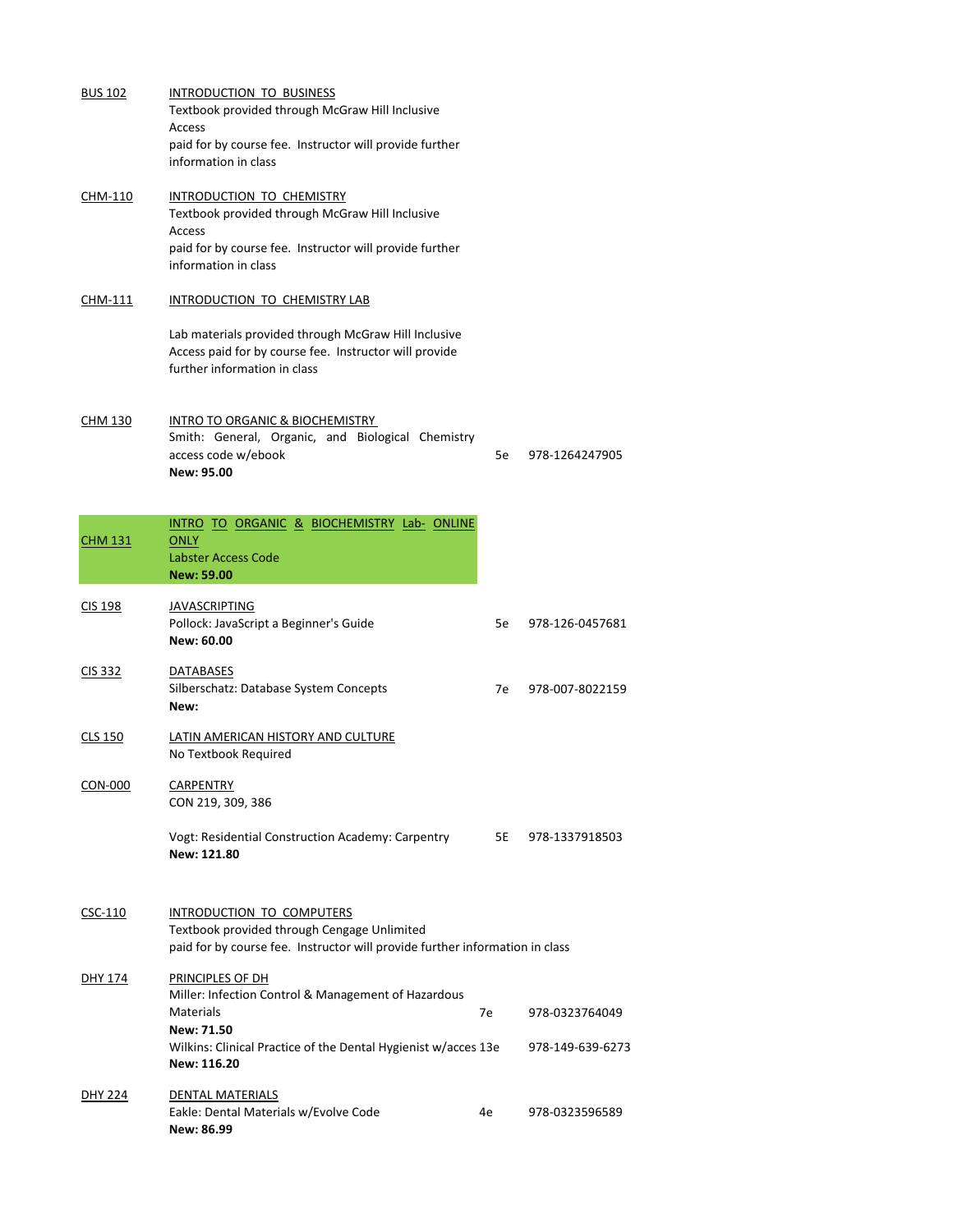# DHY 278 DENTAL HYGIENE THEORY II & III

| <b>DHY 293</b> | Malamed: Handbook of Local Anesthesia w/access code 7e<br>New: 99.50                                                                                                                    |    |                |  |  |  |
|----------------|-----------------------------------------------------------------------------------------------------------------------------------------------------------------------------------------|----|----------------|--|--|--|
|                | Bowen: Darby & Walsh Dental Hygiene<br>New: 110.00                                                                                                                                      | 5e | 978-0323477192 |  |  |  |
| <b>ECN-120</b> | PRINICPLES OF MACROECON.<br>Textbook provided through Cengage Unlimited<br>paid for by course fee. Instructor will provide further information in class                                 |    |                |  |  |  |
| ECN-130        | PRINCIPLES OF MICROECON.<br>Textbook provided through Cengage Unlimited<br>paid for by course fee. Instructor will provide further information in class                                 |    |                |  |  |  |
| <b>EMS 769</b> | PARAMEDIC 3<br>AAOS: Nancy Carolines's Emergency Care in the Streets v<br>New: 507.50 (students should have purchased this book in previous course)                                     | 8e | 978-1284146516 |  |  |  |
| <b>EMS 825</b> | ADV. MEDICAL LIFE SUPPORT<br>NAEMT: AMLS w/access codes<br><b>New: 95.95</b>                                                                                                            | 3e | 978-1284236842 |  |  |  |
| <b>ENG 105</b> | COMP <sub>1</sub><br>Free access to textbook through OER<br>See instructor for more information                                                                                         |    |                |  |  |  |
| <b>ENG 106</b> | COMP <sub>2</sub><br>Free access to textbook through OER<br>See instructor for more information                                                                                         |    |                |  |  |  |
| <b>HCM 511</b> | <b>FOOD TECHNOLOGY INTERNSHIP</b><br>No Textbook Required                                                                                                                               |    |                |  |  |  |
| $HIS-111$      | WEST.CIV: EARLY MODRERN-PRESENT<br>Free access to textbook through OER<br>See instructor for more information                                                                           |    |                |  |  |  |
| <b>HIS 151</b> | US HISTORY TO 1877<br>Free textbook through Openstax. Contact instructor for more information<br>Printed Copy available at Bookstore<br>New: 52.00<br><b>Rent this book! New: 25.00</b> |    | 978-1938168369 |  |  |  |

HIS-152 U.S HISTORY SINCE 1877 Same text as HIS 151

# HSC-113 MEDICAL TERMINOLOGY

Gylys: Medical Terminology Systems w/Medical Language Access Code **8e 120 apr 2012** 8e 1378-080-365-8677 **New: 89.50 Used: 69.50**

OPTIONAL: Taber's Cyclopedic Medical Dictionary 24 978-1719642859

- HSC-172 75 HOUR NURSE AIDE
- ZSN 602 75 HOUR NURSE AIDE

Kostelnick: Mosby's Textbook for Long Term Care 8e 978-0323530736

**New: 76.00 Used: 59.00**

*Rent this book! New: 38.00 Used: 27.00*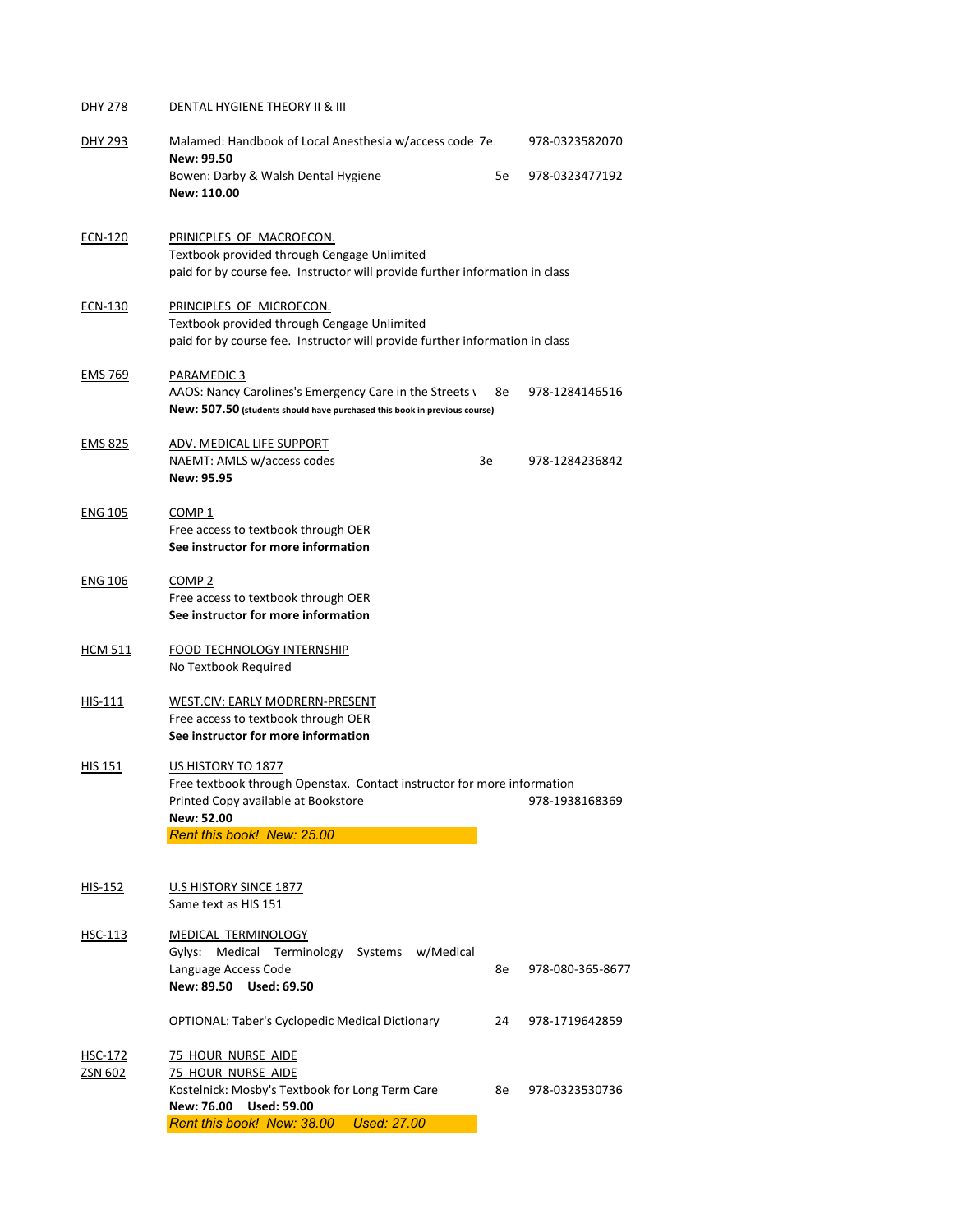| <b>MAT 023</b> | <b>MASTERY OF MATH 1</b> |
|----------------|--------------------------|
| <b>MAT 026</b> | <b>MASTERY OF MATH 2</b> |
| <b>MAT 027</b> | <b>MASTERY OF MATH 3</b> |
| <b>MAT 028</b> | <b>MASTERY OF MATH 4</b> |
| <b>MAT 029</b> | <b>MASTERY OF MATH 5</b> |
| . <i>.</i>     |                          |

MAT 035 MASTERY OF MATH 6

Textbook provided through course fee.

Instructor will provide further information in class

# MAT-111 MATH FOR LIBERAL ARTS

|            |  | Denley: Viewing Life Mathematically access code |  |                   |
|------------|--|-------------------------------------------------|--|-------------------|
| w/ebook    |  |                                                 |  | 1e 978-1941552247 |
| New: 85.00 |  |                                                 |  |                   |
|            |  |                                                 |  |                   |

# MLT 281 CLIN. PRAC. 2 No Text Required

MLT 290 CLIN. PRAC. SEMINAR & REVIEW No Text Required

- PEA 187 WEIGHT TRAINING 1 No Textbook Required
- PEA 189 WEIGHT TRAINING 2 No Textbook Required

# PEA 205 TECH & THEORY OF PROG RESIST TRAINING 1

# MAT-157 STATISTICS - **Face to Face** Weiss: Introductory Statistics evised 10 978-0135163054 **New: 210.75 Used: 158.00** *\*Rent this book! New: 99.50 Used: 78.00*

MAT 157 STATISTICS - **Online** MyLab Revision with Tech Updates Access Code w/ebook 10e 978-0135909737 **New: 93.00**

> Prentice: Essentials of Athletic Injury Managemt 9e 978-007-8022616 **New: 138.50 Used: 57.00** *\*Rent this book! New: 65.00 Used: 26.50*

- PEC 152 TECH AND THEORY OF COACHING FOOTBALL No Textbook Required
- PHI 101 **INTRO TO PHILOSOPHY** Moore: Philosophy: The Power Of Ideas 10e 978-1260214567 **New: 122.50 Used: 92.00**

# MUS 100 MUSIC APPRECIATION No textbook required

No Textbook Required

- PEC 115 ATHLETIC DEVELOPMENT & HUMAN GROWTH No Text Required
- PEC-127 CARE&PREVENTION OF ATH INJR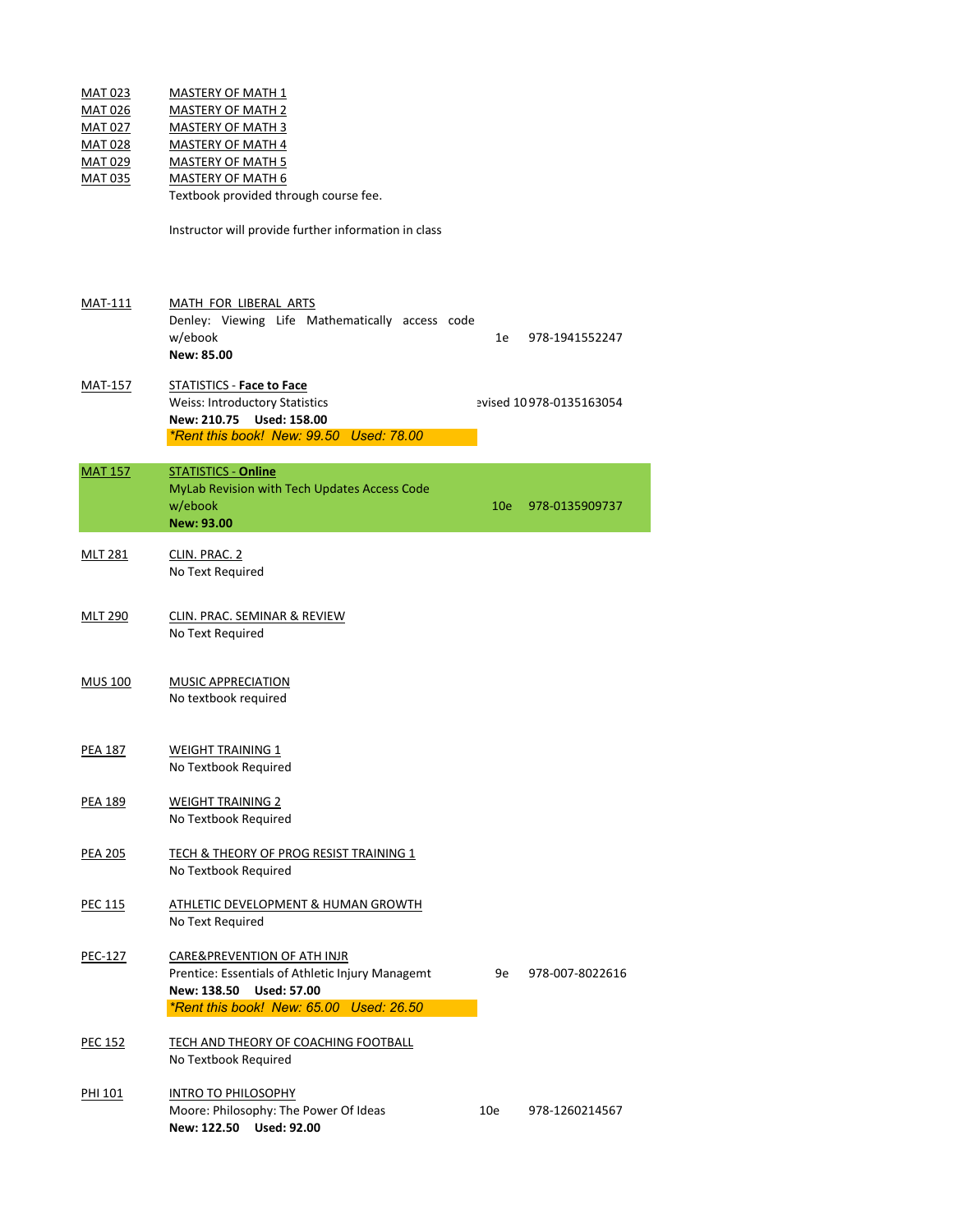| PHI-145        | INTRO TO ETHICAL CONFLICTS                                                              |     |                         |
|----------------|-----------------------------------------------------------------------------------------|-----|-------------------------|
|                | Thiroux: Ethics & Theory & Practice                                                     | 11e | 020-505-3149            |
|                | New: 55.00 Used: 49.50                                                                  |     |                         |
|                | *Rent this book! New: 29.50 Used: 22.50                                                 |     |                         |
| <b>PNN 311</b> | PN ISSUES AND TRENDS                                                                    |     |                         |
|                | No Textbook Required                                                                    |     |                         |
| <b>PNN 811</b> | SELECTED CLINICAL NURSING                                                               |     |                         |
|                | Eyles: Mosby's Comprehensive Review of Practical Nursi 17e 978-0323088589<br>New: 45.00 |     |                         |
| POL-111        | AMERICAN NATIONAL GOVERNMENT                                                            |     |                         |
|                | Morone: By the People                                                                   |     | Brief 5e 978-0197545829 |
|                | New: 99.00 Used: 79.00                                                                  |     |                         |
|                | *Rent this book! New: 49.50 Used: 39.50                                                 |     |                         |
| PSY-111        | <b>INTRO TO PSYCHOLOGY</b>                                                              |     |                         |
|                | Textbook provided through course fee.                                                   |     |                         |
|                | Instructor will provide further information in class                                    |     |                         |
| PSY-121        | DEVELOPMENTAL PSYCH                                                                     |     |                         |
|                | Textbook provided through course fee.                                                   |     |                         |
|                | Instructor will provide further information in class                                    |     |                         |
| <b>PSY-251</b> | SOCIAL PSYCHOLOGY                                                                       |     |                         |
|                | <b>Baron: Social Psychology</b>                                                         | 13e | 978-0205-205585         |
|                | <b>Used: 52.00</b><br>New: 178.50                                                       |     |                         |
|                | *Rent this book! New: 87.45 Used: 24.50                                                 |     |                         |
| <b>RAD 690</b> | <b>CROSS SECTIONAL ANATOMY</b>                                                          |     |                         |
|                | Kelley: Sectional Anatomy for Imaging Prof                                              | 4e  | 978-032-341-4876        |
|                | <b>Used: 91.50</b><br>New: 122.00                                                       |     |                         |
|                | Rent this book! New: 59.50 Used: 41.50                                                  |     |                         |
|                |                                                                                         |     |                         |
| <b>RAD 946</b> | <b>SEMINAR</b>                                                                          |     |                         |
|                | Callaway: Mosby's Comprehensive Review                                                  | 8e  | 978-0323694889          |
|                | New: 79.50                                                                              |     |                         |
|                | <b>RAD 946 Access code</b>                                                              |     |                         |
| <b>REL-105</b> | INTRODUCTION TO RELIGION                                                                |     |                         |

Molloy: Experiencing the World's Religions 8e 978-1260253511 **New: 91.25**

# SDV 116 STRATEGIES FOR ONLINE SUCCESS (Optional text) Student Planner/Handbook-Free at Bookstore

### SOC-110 INTRODUCTION TO SOCIOLOGY

Carr, Giddens: Introduction to Sociology eagull 11 978-039-363-9452

**New: 68.50 Used: 51.50**

*Rent this book! New:29.50 Used: 24.00*

# SOC-115 SOCIAL PROBLEMS

Textbook provided through Cengage Unlimited paid for by course fee. Instructor will provide further information in class

# SOC-120 MARRIAGE AND FAMILY

Seccombe: Families and their Social Worlds 2e 978-020-579-7745